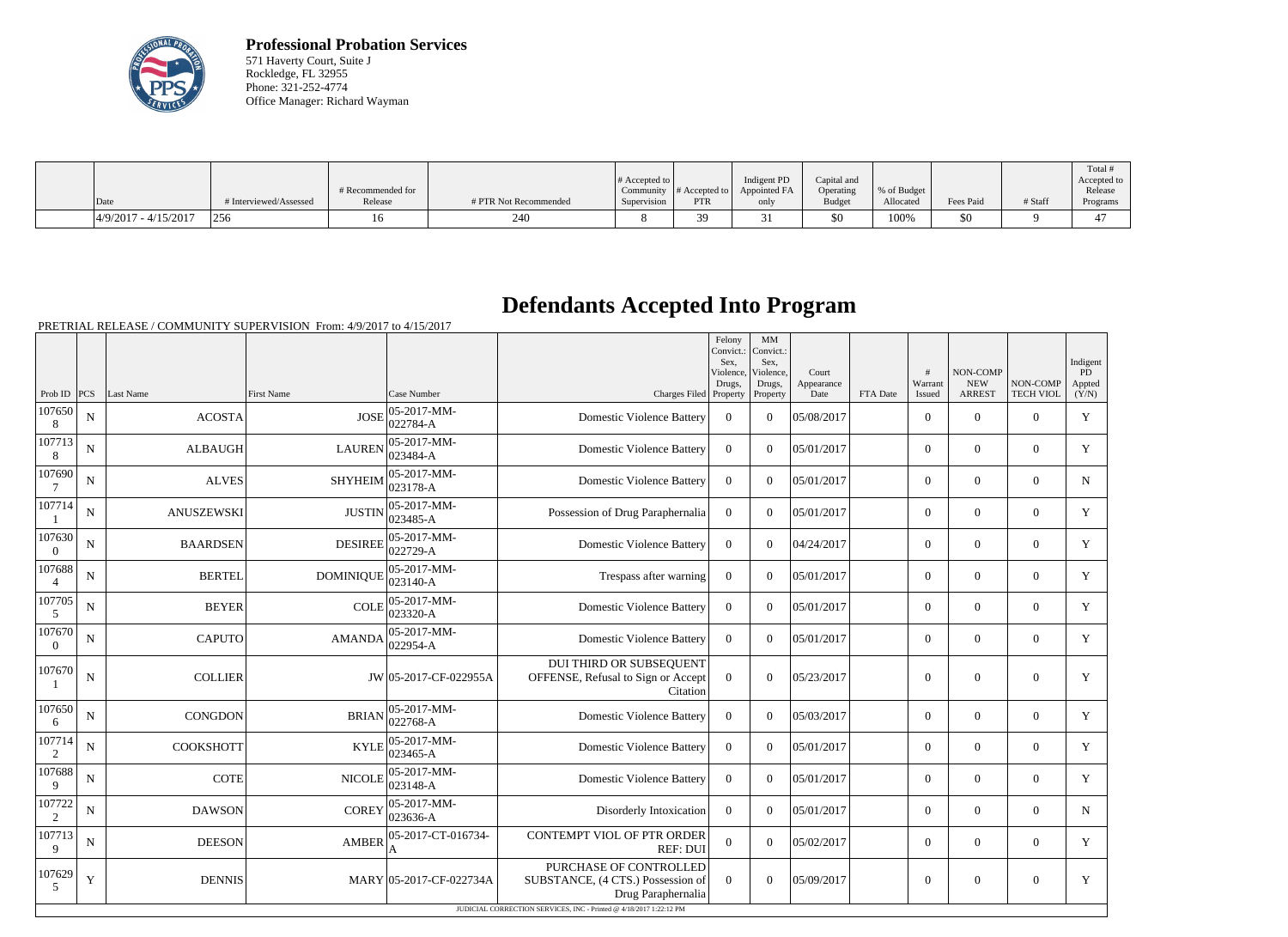## **Defendants Accepted Into Program**

PRETRIAL RELEASE / COMMUNITY SUPERVISION From: 4/9/2017 to 4/15/2017

|                          |             |                    |                   |                              |                                                                                                                          | Felony<br>Convict.:<br>Sex,     | $\mathbf{M}\mathbf{M}$<br>Convict.:<br>Sex, |                             |          |                   |                                         |                              | Indigent              |
|--------------------------|-------------|--------------------|-------------------|------------------------------|--------------------------------------------------------------------------------------------------------------------------|---------------------------------|---------------------------------------------|-----------------------------|----------|-------------------|-----------------------------------------|------------------------------|-----------------------|
| Prob ID                  | <b>PCS</b>  | Last Name          | <b>First Name</b> | Case Number                  | Charges Filed                                                                                                            | Violence,<br>Drugs,<br>Property | Violence,<br>Drugs,<br>Property             | Court<br>Appearance<br>Date | FTA Date | Warrant<br>Issued | NON-COMP<br><b>NEW</b><br><b>ARREST</b> | NON-COMP<br><b>TECH VIOL</b> | PD<br>Appted<br>(Y/N) |
| 107629<br>$\overline{4}$ | ${\bf N}$   | <b>DORSEY</b>      | <b>TORRENCE</b>   | 05-2017-CF-022735-<br>A      | POSSESSION OF COCAINE                                                                                                    | $\overline{0}$                  | $\theta$                                    | 05/09/2017                  |          | $\overline{0}$    | $\overline{0}$                          | $\overline{0}$               | $\mathbf Y$           |
| 107630<br>2              | $\mathbf N$ | <b>DYER</b>        |                   | TROY 05-2017-CF-022761A      | Resisting Officer without Violence,<br>Possession of Drug Paraphernalia                                                  | $\overline{0}$                  | $\theta$                                    | 05/09/2017                  |          | $\overline{0}$    | $\overline{0}$                          | $\overline{0}$               | Y                     |
| 107689<br>2              | ${\bf N}$   | <b>FISHER</b>      | WESTLEY           | 05-2017-MM-<br>$023185 - A$  | <b>Domestic Violence Battery</b>                                                                                         | $\overline{0}$                  | $\theta$                                    | 05/01/2017                  |          | $\overline{0}$    | $\overline{0}$                          | $\overline{0}$               | Y                     |
| 107714<br>9              | $\mathbf N$ | <b>GEORGE</b>      |                   | ANTHONY 05-2017-CT-023486A   | DUI, Reckless Driving                                                                                                    | $\overline{0}$                  | $\theta$                                    | 05/01/2017                  |          | $\overline{0}$    | $\overline{0}$                          | $\overline{0}$               | Y                     |
| 107632                   | ${\bf N}$   | <b>GRAHAM</b>      | <b>ANDREA</b>     | 05-2017-MM-<br>022798-A      | Trespass Structure or Conveyance                                                                                         | $\overline{0}$                  | $\theta$                                    | 04/28/2017                  |          | $\overline{0}$    | $\theta$                                | $\overline{0}$               | $\mathbf N$           |
| 107650                   | $\mathbf N$ | <b>ISOM</b>        | <b>SHEVAII</b>    | 05-2017-MM-<br>022795A       | Possession of less than 20 grams of<br>Cannabis, Resisting Officer without<br>Violence, Possession of Drug Paraphernalia | $\overline{0}$                  | $\Omega$                                    | 05/03/2017                  |          | $\theta$          | $\theta$                                | $\Omega$                     | Y                     |
| 107689<br>8              | ${\bf N}$   | <b>JACOBS</b>      | <b>JOHN</b>       | $05-2017-MM$ -<br>023131-A   | <b>Domestic Violence Battery</b>                                                                                         | $\overline{0}$                  | $\theta$                                    | 05/01/2017                  |          | $\overline{0}$    | $\overline{0}$                          | $\overline{0}$               | $\mathbf Y$           |
| 107694                   | $\mathbf N$ | <b>JOHNSON</b>     | <b>DALTON</b>     | 05-2017-CT-023331-           | DUI with BAL .15 or above (1st<br>Conviction)                                                                            | $\overline{0}$                  | $\theta$                                    | 05/01/2017                  |          | $\overline{0}$    | $\overline{0}$                          | $\overline{0}$               | $\mathbf N$           |
| 107629<br>3              | $\mathbf N$ | <b>KAGILIERY</b>   | <b>MATTHEW</b>    | 05-2017-CT-022946-           | <b>DUI</b>                                                                                                               | $\overline{0}$                  | $\theta$                                    | 04/27/2017                  |          | $\overline{0}$    | $\overline{0}$                          | $\overline{0}$               | $\mathbf N$           |
| 107708<br>9              | $\mathbf N$ | <b>KELLEY</b>      | <b>FRANKLIN</b>   | 05-2017-CT-023488-           | <b>DUI</b>                                                                                                               | $\overline{0}$                  | $\theta$                                    | 05/01/2017                  |          | $\overline{0}$    | $\overline{0}$                          | $\overline{0}$               | N                     |
| 107649<br>9              | $\mathbf Y$ | <b>KEMP</b>        | <b>ABIGAIL</b>    | 05-2017-MM-<br>022801-A      | (2 CTS.) BATTERY DOMESTIC<br><b>VIOLENCE</b>                                                                             | $\theta$                        | $\theta$                                    | 05/01/2017                  |          | $\overline{0}$    | $\overline{0}$                          | $\overline{0}$               | $\mathbf Y$           |
| 107650<br>5              | $\mathbf N$ | <b>KEYACK</b>      | <b>PHILIP</b>     | 05-2017-MM-<br>$022769-A$    | <b>Domestic Violence Battery</b>                                                                                         | $\Omega$                        | $\theta$                                    | 05/03/2017                  |          | $\overline{0}$    | $\overline{0}$                          | $\overline{0}$               | Y                     |
| 107720<br>9              | $\mathbf N$ | <b>LEE</b>         | <b>ELIZABETH</b>  | 05-2017-CT-023639-           | <b>DUI</b>                                                                                                               | $\overline{0}$                  | $\theta$                                    | 05/01/2017                  |          | $\overline{0}$    | $\overline{0}$                          | $\overline{0}$               | $\mathbf N$           |
| 107650<br>3              | N           | <b>MCCRARY</b>     | <b>CHRISTY</b>    | 05-2017-MM-<br>$022770 - A$  | <b>Domestic Violence Battery</b>                                                                                         | $\overline{0}$                  | $\theta$                                    | 05/03/2017                  |          | $\overline{0}$    | $\overline{0}$                          | $\overline{0}$               | Y                     |
| 107689<br>$\overline{4}$ | ${\bf N}$   | <b>MORAN</b>       |                   | JERRIN 05-2017-CT-023142A    | DUI, LEAVE SCENE CRASH PROP<br><b>DAMAGE ATTENDED VEH OVER 50</b>                                                        | $\overline{0}$                  | $\boldsymbol{0}$                            | 05/08/2017                  |          | $\mathbf{0}$      | $\mathbf{0}$                            | $\overline{0}$               | $\mathbf N$           |
| 107630<br>3              | $\mathbf N$ | <b>MULL</b>        | <b>DOROTHY</b>    | 05-2017-CF-015437-           | <b>DUI</b>                                                                                                               | $\mathbf{0}$                    | $\boldsymbol{0}$                            | 05/18/2017                  |          | $\overline{0}$    | $\overline{0}$                          | $\overline{0}$               | Y                     |
| 107650<br>$\overline{0}$ | ${\bf N}$   | <b>NAIR</b>        | <b>ANUP</b>       | 05-2017-MM-<br>022845-A      | <b>Domestic Violence Battery</b>                                                                                         | $\overline{0}$                  | $\boldsymbol{0}$                            | 05/01/2017                  |          | $\mathbf{0}$      | $\overline{0}$                          | $\overline{0}$               | Y                     |
| 107650                   | $\mathbf N$ | <b>ROTHGEB</b>     | <b>GABRIEL</b>    | 05-2017-MM-<br>$022779-A$    | <b>Domestic Violence Battery</b>                                                                                         | $\overline{0}$                  | $\overline{0}$                              | 05/03/2017                  |          | $\overline{0}$    | $\mathbf{0}$                            | $\overline{0}$               | $\mathbf N$           |
| 107704<br>$\overline{4}$ | Y           | <b>RUFFIN</b>      |                   | ANTONIO 05-2017-CF-023326A   | POSSESSION OF COCAINE, Possession<br>of Drug Paraphernalia, Keep Veh Resorted<br>to by Pers Using Cont Subs              | $\Omega$                        | $\boldsymbol{0}$                            | 05/16/2017                  |          | $\mathbf{0}$      | $\overline{0}$                          | $\overline{0}$               | $\mathbf Y$           |
| 107712                   | ${\bf N}$   | <b>SANTIAGO</b>    | <b>RICKY</b>      | 05-2017-MM-<br>$ 023481 - A$ | Battery                                                                                                                  | $\overline{0}$                  | $\boldsymbol{0}$                            | 05/01/2017                  |          | $\overline{0}$    | $\overline{0}$                          | $\overline{0}$               | $\mathbf N$           |
| 107670<br>3              | ${\bf N}$   | <b>SHEARER</b>     | <b>JACQUELINE</b> | 05-2017-MM-<br>022959-A      | <b>Domestic Violence Battery</b>                                                                                         | $\overline{0}$                  | $\boldsymbol{0}$                            | 05/01/2017                  |          | $\mathbf{0}$      | $\overline{0}$                          | $\overline{0}$               | ${\bf N}$             |
| 107706                   | $\mathbf N$ | <b>SIEZA RIVAS</b> | <b>CRISTOPHER</b> | 05-2017-MM-<br>023322-A      | <b>Domestic Violence Battery</b>                                                                                         | $\overline{0}$                  | $\boldsymbol{0}$                            | 05/01/2017                  |          | $\overline{0}$    | $\boldsymbol{0}$                        | $\boldsymbol{0}$             | Y                     |
|                          |             |                    |                   |                              | JUDICIAL CORRECTION SERVICES, INC - Printed @ 4/18/2017 1:22:12 PM                                                       |                                 |                                             |                             |          |                   |                                         |                              |                       |